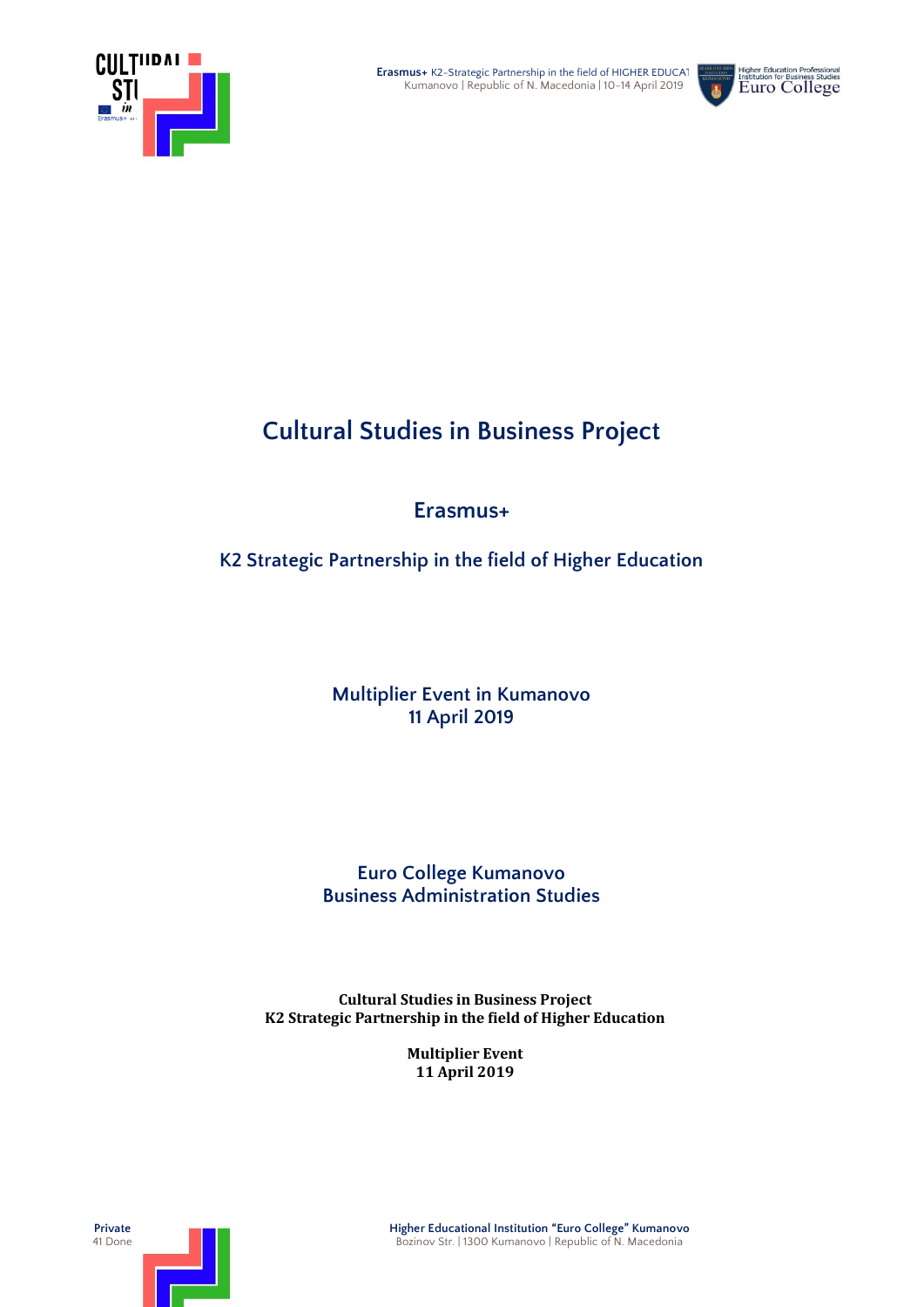

j.



#### **Hotel Harmonija, Conference Hall, Kumanovo**

| Thursday - 11 April<br>Hotel Harmonija, |                                                                                                                                                                |
|-----------------------------------------|----------------------------------------------------------------------------------------------------------------------------------------------------------------|
|                                         |                                                                                                                                                                |
| Conference Hall                         |                                                                                                                                                                |
| $10:00 - 16:30$                         | <b>Multiplier Event</b><br>"Re-orienting Cross Cultural Studies in Business: a European analysis"                                                              |
|                                         | Presentation of results of the international research "<br>CULTURAL STUDIES IN BUSINESS. IN-DEPTH ANALYSIS OF THE STATUS QUO<br>OF ECONOMIC STUDIES IN EUROPE" |

#### **Programme**

| Thursday – 11 April<br>Hotel Harmonija,<br>Conference Hall | Multiplier Event - "Re-orienting Cross Cultural Studies in Business: a European<br>analysis"          |
|------------------------------------------------------------|-------------------------------------------------------------------------------------------------------|
| 9:45                                                       | <b>Participant Registration</b>                                                                       |
| 10:00                                                      | Welcome speech by Mr. Ranko Cvetkovikj, President of the Board of Directors of<br><b>Euro College</b> |